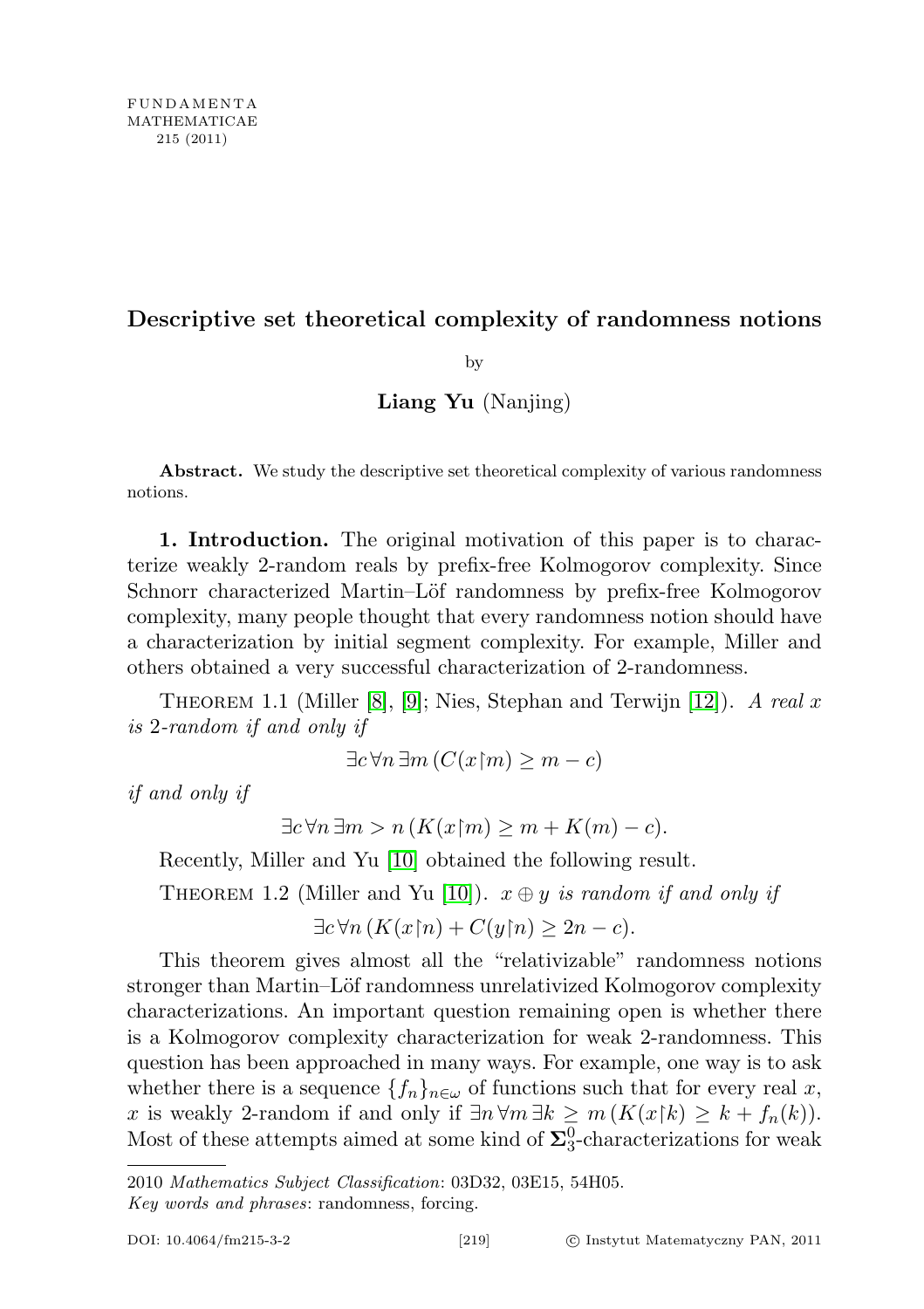2-randomness. But all of the ways (of course) failed. So people suspected that the collection of weakly 2-random reals is not  $\Sigma_3^0$ . We confirm this in this paper.

Then we also study the descriptive set theoretical complexity of some other classical randomness notions. Many results have been obtained in [\[5\]](#page-11-0) by using Wadge reductions. Given two sets of reals  $A$  and  $B$ ,  $A$  is Wadge *reducible* to B, written  $A \leq_W B$ , if there is a continuous function  $f: 2^{\omega} \to 2^{\omega}$ such that for every  $x, x \in A$  if and only if  $f(x) \in B$ . The authors of [\[5\]](#page-11-0) prove, for example, that the collection of Schnorr random reals is  $\Pi_3^0$ -complete (and so non- $\Sigma_3^0$ ). Here we give another more direct way, by using forcing arguments, to prove that result. One might think that the results in [\[5\]](#page-11-0) are stronger since it is proved that the collection of Schnorr random reals is  $\Pi^0_3$ -complete. Actually they are not by the following well known descriptive set theory result.

<span id="page-1-0"></span>THEOREM 1.3 (Folklore). For any  $\xi < \omega_1$  and each  $\Sigma^0_{\xi}$  (or  $\Pi^0_{\xi}$ ) set A, if A is not  $\Pi^0_\xi$  (or  $\Sigma^0_\xi$ ), then every  $\Sigma^0_\xi$  set is Wadge reducible to A.

Theorem [1.3](#page-1-0) is an immediate consequence of Borel determinacy. Moreover, our technique yields results of independent interest. For example, we prove that the forcing notion of  $\Pi_1^0$ -classes with computable positive measures does not produce a Martin–Löf random real.

We also study the complexity of the collection of  $\Delta_1^1$ -random reals. Sacks [\[13\]](#page-12-4) essentially proves that the collection of  $\Delta_1^1$ -random reals is  $\Pi_3^0$ . Hjorth and Nies [\[6\]](#page-12-5) introduced  $\Pi_1^1$ -Martin–Löf randomness, which is an analog to the classical Martin–Löf randomness in higher recursion theory. But a difficult question was whether  $\Pi_1^1$ -Martin–Löf randomness is different from  $\Delta_1^1$ -randomness. The separation of  $\Pi_1^1$ -Martin–Löf randomness from  $\Delta_1^1$ -randomness was given in [\[2\]](#page-11-1). The proof in that paper was rather involved, and only a sketch was presented. Here we give a full proof by a simpler argument. Furthermore, we have a total characterization of where  $\Delta_1^1$ -randomness is different from  $\Pi_1^1$ -Martin–Löf randomness.

The paper is organized as follows: In Section 2, we give some basic definitions. In Section 3, we present some easy facts about the descriptive set theoretical complexity of various randomness notions. Most of them are probably known. In Section 4, we prove that the collection of weakly 2-random reals is not  $\Sigma_3^0$ . In Section 5, we prove that the collection of Schnorr random reals is not  $\Sigma_3^0$ . In Section 6, we prove that the collection of  $\Delta_1^1$ -random reals is not  $\Sigma_3^0$ . In Section 7, we raise some questions.

2. Preliminaries. A real is *Kurtz random* if it does not belong to any  $\Pi^0_1$  null set. Since every co-null open  $\Sigma^0_1$  set is dense, every weakly 1-generic real is Kurtz random.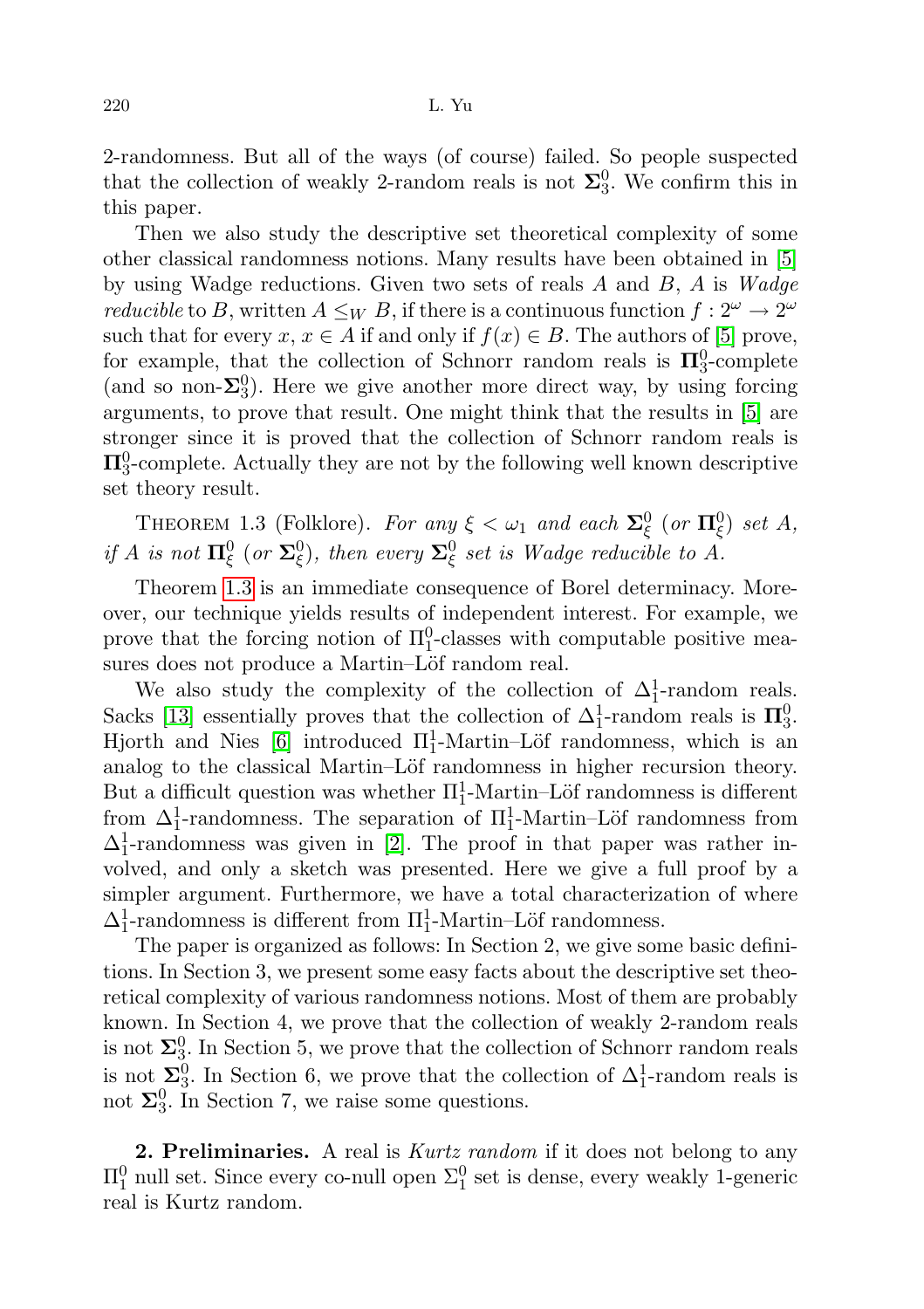A Schnorr test is a uniformly c.e. sequence  $\{U_n\}_{n\in\omega}$  of open sets such that  $\mu(U_n) = 2^{-n}$  for every n. A real x is *Schnorr random* if for every Schnorr test  $\{U_n\}_{n\in\omega}, x \notin \bigcap_{n\in\omega} U_n$ . This is equivalent to saying that  $x \notin$  $\bigcap_{n\in\omega}U_n$  for any c.e. sequence  $\{U_n\}_{n\in\omega}$  of open sets such that  $\mu(U_n)=2^{-f(n)}$ for every *n* where f is a computable function from  $\omega$  to [0, 1] such that  $\lim_{n\to\infty}f(n)=0.$ 

A *Martin–Löf test* is a uniformly c.e. sequence  $\{U_n\}_{n\in\omega}$  of open sets such that  $\mu(U_n) < 2^{-n}$  for every n. A real x is Martin–Löf random (or 1-random) if for every Martin–Löf test  $\{U_n\}_{n\in\omega}$ ,  $x \notin \bigcap_{n\in\omega} U_n$ . There exists a universal Martin–Löf test, i.e. a Martin–Löf test covering all the Martin–Löf tests.

A generalized Martin–Löf test is a uniformly c.e. sequence  $\{U_n\}_{n\in\omega}$  of open sets such that  $\lim_{n\to\infty} \mu(U_n) = 0$ . A real x is weakly 2-random if for every generalized Martin–Löf test  $\{U_n\}_{n\in\omega}$ ,  $x \notin \bigcap_{n\in\omega} U_n$ . There is no universal Martin–Löf test. We have the following nice result.

<span id="page-2-0"></span>THEOREM 2.1 (Downey, Nies, Weber and Yu [\[4\]](#page-11-2); Hirschfeldt and Mil-ler [\[4\]](#page-11-2)). A real x is weakly 2-random if and only if x is 1-random and does not Turing-compute any non-computable  $\Delta_2^0$ -real.

For some information about higher randomness, see [\[13\]](#page-12-4), [\[6\]](#page-12-5) and [\[2\]](#page-11-1). A real is  $\Delta_1^1$ -random if and only if it does not belong to any  $\Delta_1^1$  null set. It is essentially due to Sacks [\[13\]](#page-12-4) that a real x is  $\Delta_1^1$ -random if and only if for any  $\Delta_1^1$ -sequence of  $\Delta_1^1$  open sets  $\{U_n\}_{n\in\omega}$  for which  $\lim_{n\to\infty}\mu(U_n)=0$ ,  $x \notin \bigcap_n U_n$ . So the collection of  $\Delta_1^1$ -random reals is  $\Pi_3^0$ .

A  $\Pi_1^1$ -*Martin–Löf test* is a  $\Pi_1^1$ -sequence of  $\Pi_1^1$ -coded open sets  $\{U_n\}_{n\in\omega}$ (i.e. the set  $\{(n, \sigma) | \sigma \in U_n\}$  is  $\Pi_1^1$ ) so that  $\mu(U_n) < 2^{-n}$  for every n. Hjorth and Nies [\[6\]](#page-12-5) proved that there is a universal  $\Pi_1^1$ -Martin–Löf test. A real is  $\Pi_1^1$ -*Martin–Löf random* if it does not belong to any  $\Pi_1^1$ -Martin–Löf test. We have the following result.

<span id="page-2-1"></span>THEOREM 2.2 (Chong, Nies and Yu [\[2\]](#page-11-1)). If  $\omega_1^x = \omega_1^{\text{CK}}$ , then x is  $\Delta_1^1$ . random if and only if x is  $\Pi_1^1$ -Martin-Löf random.

We identify an open set U with a set of finite strings. For any finite string  $\sigma \in 2^{<\omega}$ , we use  $[\sigma]$  to denote the open set  $\{x \mid x \succ \sigma\}$ . For any tree T, we write [T] for the closed set  $\{x \mid \forall n \ (x \in T)\}.$ 

For more information about randomness and computability theory, see  $|11|$  and  $|3|$ .

3. Some basic facts. The following facts are immediate and probably known. Many of them can be found in [\[5\]](#page-11-0).

PROPOSITION 3.1.

- (1) The collection of Kurtz random reals is  $\Pi_2^0$  but not  $\Pi_2^0$ .
- (2) The collection of Schnorr random reals is  $\Pi_3^0$ .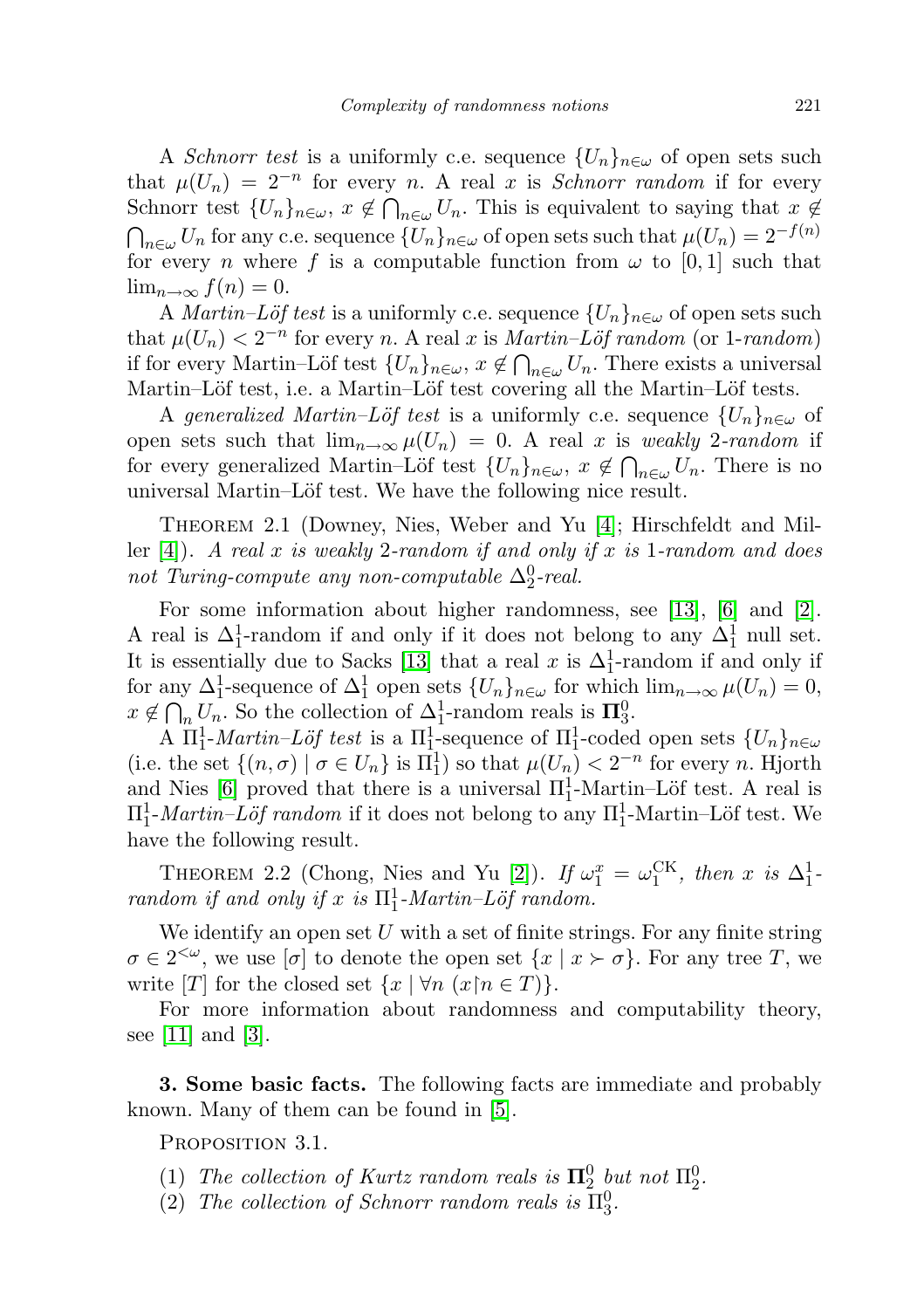- (3) The collection of 1-random reals is  $\Sigma_2^0$ .
- (4) The collection of weakly 2-random reals is  $\Pi_3^0$  but not  $\Pi_3^0$ .
- (5) The collection of  $\Delta_1^1$ -random reals is  $\Pi_3^0$ .

*Proof.* (1) Obviously the collection K of Kurtz random reals is  $\Pi_2^0$ . Suppose that K is  $\Pi_2^0$ . Then there is a recursive set  $R \subseteq \omega \times \omega \times 2^{<\omega}$ so that  $x \in K$  if and only if  $\forall n \exists m R(n,x|m)$ . For each n, let  $K_n =$  $\{x \mid \exists m R(n,x\mathord{\restriction} m)\}.$  Then  $K_n$  is  $\Sigma_1^0$ , co-null and  $K \subseteq K_n$  for every n. Hence it would be easy to computably construct a sequence of finite strings  $\sigma_0 \prec \sigma_1 \prec \cdots$  so that  $[\sigma_n] \subseteq K_n$  for every n. Then the computable real  $x = \bigcup_{n \in \omega} \sigma_n \in \bigcap_{n \in \omega} K_n = K$  would be Kurtz random, a contradiction.

 $(2)$  Obvious (see [\[5\]](#page-11-0)).

(3) Obvious.

(4) Obviously the collection of weakly 2-random reals W is  $\mathbf{\Pi}^0_3$ . Suppose that K is  $\Pi_3^0$ . Then there is a computable set  $R \subseteq \omega \times \omega \times \omega \times 2^{<\omega}$  such that  $x \in W$  if and only if  $\forall n \exists m \forall j R(n, m, x | j)$ . For each n, let  $W_n =$  $\{x \mid \exists m \forall j \ R(n,m,x|j)\}\$ and  $W_{n,m} = \{x \mid \forall j \ R(n,m,x|j)\}\$ . Then  $K_n$  is  $\Sigma_2^0$ , co-null and  $W \subseteq W_n$  for every n. We  $\emptyset'$ -computably construct a sequence of finite strings  $\sigma_0 \prec \sigma_1 \prec \cdots$  and  $\Pi_1^0$  positive measure sets  $T_0 \supseteq T_1 \supseteq \cdots$  so that  $\sigma_n \in T_n$  as follows:  $\sigma_0 = \emptyset$  and  $W_0 = 2^{\omega}$ . Given  $\sigma_n$  and  $R_n$ , since  $W_{n+1}$ is co-null, we may  $\emptyset'$ -computably find the least m such that  $T_n \cap W_{n,m} \cap [\sigma_n]$  $=\{x \succ \sigma_n \mid x \in [T_n] \wedge \forall j \, R(n,m,x|j)\}\$  has positive measure. Let  $T_{n+1} =$  $T_n \cap W_{n,m} \cap [\sigma_n]$  and  $\sigma_{n+1}$  be a finite string in  $T_{n+1}$  extending  $\sigma_n$ . Then the  $\emptyset'$ -computable real  $x = \bigcup_{n \in \omega} \sigma_n \in \bigcap_{n \in \omega} W_n = W$  is weakly 2-random, a contradiction to Theorem [2.1.](#page-2-0)

 $(5)$  Obvious.  $\blacksquare$ 

The results above about descriptive complexity of the collections of Kurtz random and 1-random reals are rigid.

PROPOSITION 3.2.

- (1) The collection of Kurtz random reals is not  $\Sigma_2^0$ .
- (2) The collection of 1-random reals is not  $\Pi_2^0$ .

*Proof.* (1) Otherwise, there is a sequence  $\{P_n\}_{n\in\omega}$  of closed sets such that  $\bigcup_n P_n$  contains exactly all the Kurtz random reals. Since all the generic reals are Kurtz random,  $\bigcup_n P_n$  is comeager. Hence there must be some n such that  $P_n$  is not meager. Then  $P_n$  must contain an interval and so contain a computable real, a contradiction.

(2) Otherwise, there is a sequence  $\{U_n\}_{n\in\omega}$  of open sets such that  $\bigcap_n U_n$ contains exactly all the 1-random reals. Then for every  $n, \mu(U_n) = 1$ . So every  $U_n$  is dense. Hence every sufficiently generic real would belong to  $\bigcap_n U_n$ . But no 1-generic real can be random, a contradiction.

The second result above can be found in [\[5\]](#page-11-0).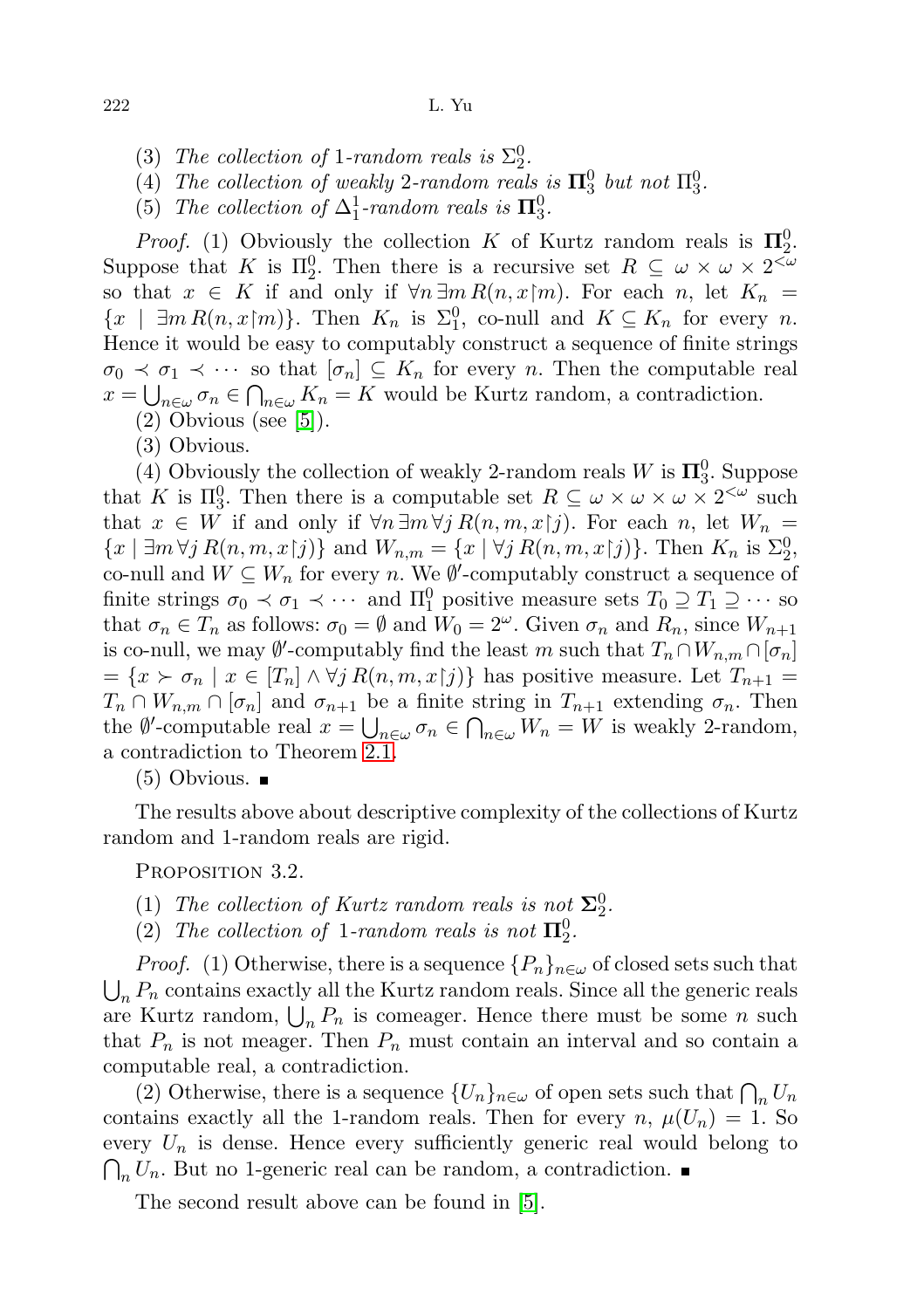4. Weak 2-randomness. In this section, we prove that the collection of weakly 2-random reals is not  $\Sigma_3^0$ . We apply a forcing argument.

DEFINITION 4.1. Define a forcing notion  $\mathbb{P} = (\mathbf{P}, \leq)$  as follows:

- (1)  $P \in \mathbf{P}$  if and only if P is a  $\Pi_1^0$ -class with positive measure.
- (2) For  $P, Q \in \mathbf{P}$ ,  $P \leq Q$  if and only if  $P \subseteq Q$ .

Let  ${F_m}_{m \in \omega}$  be an increasing sequence of  $\Pi_1^0$  sets such that  $\bigcup_{m \in \omega} F_m$ is of measure 1. Set  $C = \bigcup_{m \in \omega} F_m$ . Let  $\mathcal{D}_C = \{ P \mid P \in \mathbf{P} \land P \subseteq C \}.$ 

<span id="page-4-1"></span>LEMMA 4.2.  $\mathcal{D}_C$  is dense.

*Proof.* Suppose that  ${F_m}_{m \in \omega}$  is an increasing sequence of  $\Pi_1^0$  sets such that  $\bigcup_{m\in\omega}F_m$  is of measure 1 and  $C=\bigcup_{m\in\omega}F_m$ . Let  $P\in\mathbf{P}$ . Then there is some large enough m such that  $\mu(F_m) > 1 - \mu(P)/2$ . So

 $\mu(F_m \cap P) = \mu(F_m) + \mu(P) - \mu(F_m \cup P) > 1 - \mu(P)/2 + \mu(P) - 1 = \mu(P)/2.$ Thus  $F_m \cap P \in \mathcal{D}_C$ .

The following lemma is a stronger version of Lemma 2.2 in [\[1\]](#page-11-4).

<span id="page-4-0"></span>LEMMA 4.3. For every computable tree  $T$ , there is a generalized Martin– Löf test  ${V_n}_{n \in \omega}$  such that for any  $\sigma$ , if  $[\sigma] \cap [T]$  is not empty, then  $[\sigma] \cap$  $[T] \cap \bigcap_n V_n$  is not empty.

*Proof.* The idea is to build a uniformly c.e. sequence  $\{V_n\}_{n\in\omega}$  of open sets densely meeting  $[T]$ . The method is just like building a null comeager set. But we may make some mistakes since there is no effective way to predict whether  $[\sigma] \cap [T]$  is not empty. So, at every step, we need to "correct" the construction of the previous steps. But the measure of mistakes will become very small whenever the step is large enough. This is the reason we can ensure that  ${V_n}_{n \in \omega}$  is a generalized Martin–Löf test.

Fix a computable tree  $T$ . So there is a computable approximation to  $T$ by computable trees  ${T_s}_{s \in \omega}$  such that

 $(1)$   $T_0 = T$ ;

(2)  $T_{s+1} = {\sigma \mid \sigma \in T \land \exists \tau \in 2^{s+1} \cap T \; (\tau \text{ is compatible with } \sigma) }$ .

Then  $T_{s+1} \subseteq T_s$  for every s.

Fix a computable enumeration  $\{\sigma_i\}_{i\in\omega}$  of  $2<sup>{\omega}</sup>$  and an enumeration  $\{\sigma_i^{s+1}\}_{i\leq 2^{s+1}}$  of  $2^{s+1}$  for each s.

We construct  $V_n$  for every n step by step.

STEP 0: We put the empty string  $\lambda$  into  $V_0$ . So the open set  $V_0$  is  $2^{\omega}$ .

STEP  $s + 1$ :

SUBSTEP 1: We correct  ${V_k}_{k\leq s}$  step by step.

SUBSTEP 1.0: Check whether there is a  $\sigma \in T_{s+1} \cap 2^{s+1}$ . If so, do nothing. Otherwise, stop the construction.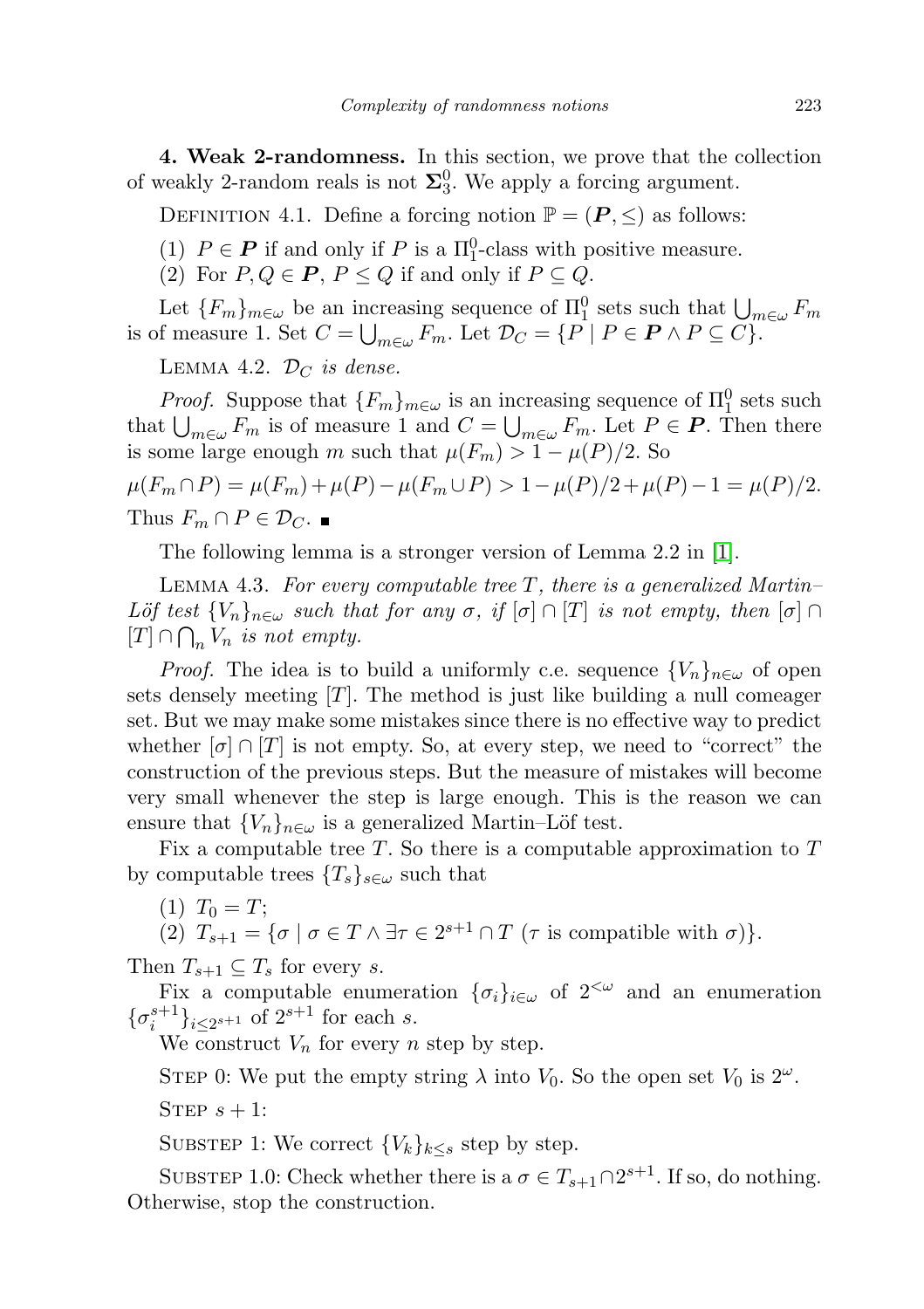SUBSTEP 1.k: Check whether there is some  $\tau \in V_k$  such that there is no  $\nu \in T_{s+1} \cap 2^{s+1}$  with  $\nu \succ \tau$ . If so, check whether there is some  $\tau' \succ \tau$ in  $2^{|\tau|}$  such that there is a  $\nu \in T_{s+1} \cap 2^{s+1}$  with that  $\nu \succ \tau'$ . If so, put  $\tau'$ into  $V_i$  for all  $j \leq k$ ; otherwise, do nothing.

SUBSTEP 2: For every i, check whether there is some  $\tau \in T_{s+1}$  extending  $\sigma_i^{s+1}$ . If not, go to  $i+1$ ; otherwise, check whether there is some  $\tau \in V_s$ such that  $\tau \succ \sigma_i^{s+1}$ . If yes, put  $\tau$  into  $V_{s+1}$ ; otherwise, check whether there is some very long  $\tau \succ \sigma_i^{s+1}$  in  $T_{s+1}$  that is longer than any finite strings mentioned before. If yes, pick such a  $\tau$  and put it into  $V_{s+1}$ ; otherwise, do nothing. Now for every  $k \leq s$ , check whether there is some  $\tau' \in V_k$  compatible with  $\tau$ . If yes, do nothing; otherwise, put  $\tau$  into  $V_k$ .

This finishes the construction.

By the construction,  $V_{n+1} \subseteq V_n$  for any n.

If  $\sigma \in T$  and  $[\sigma] \cap [T] \neq \emptyset$ , then there is some stage  $s_0 \geq |\sigma|$  at which we find some  $\sigma_0 \succ \sigma$  such that  $\sigma_0 \in T$  and  $[\sigma_0] \cap [T] \neq \emptyset$  and put it into  $V_{|\sigma|}$ . Then there is some larger stage  $s_1 \geq |\sigma_0|$  at which we find some  $\sigma_1 \succ \sigma_0$  such that  $\sigma_1 \in T$  and  $[\sigma_1] \cap [T] \neq \emptyset$  and put it into  $V_{|\sigma_0|}$ , etc. Since  $\bigcap_{n\in\omega}V_n=\bigcap_{i\in\omega}V_{|\sigma_i|}$ , the real  $x=\bigcup_{i\in\omega}\sigma_i$  is in  $(\bigcap_{n\in\omega}V_n)\cap T$ . In other words,  $[\sigma] \cap [T] \cap \bigcap_n V_n$  is not empty.

To see that  ${V_n}_{n \in \omega}$  is a generalized Martin–Löf test, it is sufficient to show  $\lim_{n\to\infty}\mu(V_n)=0$ . For any i, there is a large enough  $s>i+1$  such that the open set  $E_s = \{ \sigma \in 2^s \mid \sigma \in T_s \}$  has measure less than  $\mu([T]) + 2^{-i-1}$ . Then from step s of the construction, except the correction substep, we only put a prefix-free set of finite strings into  $V_s$ . Moreover, except those strings put in at the correction substep, for different strings in  $V_s$ , they have different lengths greater than or equal to s. But at the correction substep, by the assumption on  $E_s$ , we put into  $V_s$  a set of finite strings of measure at most  $2^{-i-1}$ . So

$$
\mu(V_s) \le \sum_{t \ge s} 2^{-t} + 2^{-i-1} = 2^{-s+1} + 2^{-i-1} \le 2^{-i-1} + 2^{-i-1} = 2^{-i}.
$$

Thus  $\lim_{n\to\infty}\mu(V_n)=0$ .

For any  $\Pi_2^0$  set G, let  $\mathcal{D}_G = \{ P \mid P \in \mathbf{P} \land P \cap G = \emptyset \}.$ 

<span id="page-5-0"></span>LEMMA 4.4. If G is a  $\Pi^0_2$  set only containing weakly 2-random reals, then  $\mathcal{D}_G$  is dense in  $\mathbb{P}$ .

*Proof.* Suppose that G is  $\Pi_2^0$  only containing weakly 2-random reals. Let  $\{U_n\}_{n\in\omega}$  be a sequence of open sets such that  $G = \bigcap_n U_n$ . Let  $P \in \mathbf{P}$ . Without loss of generality, we may assume that for any  $\sigma$ , if  $[\sigma] \cap P \neq \emptyset$ , then  $\mu([\sigma] \cap P) > 0$  (since we may assume that P only contains 1-random reals). Then we claim that there is some  $\sigma$  such that  $P \cap [\sigma] \cap G = \emptyset$  but  $P \cap [\sigma] \neq \emptyset$ .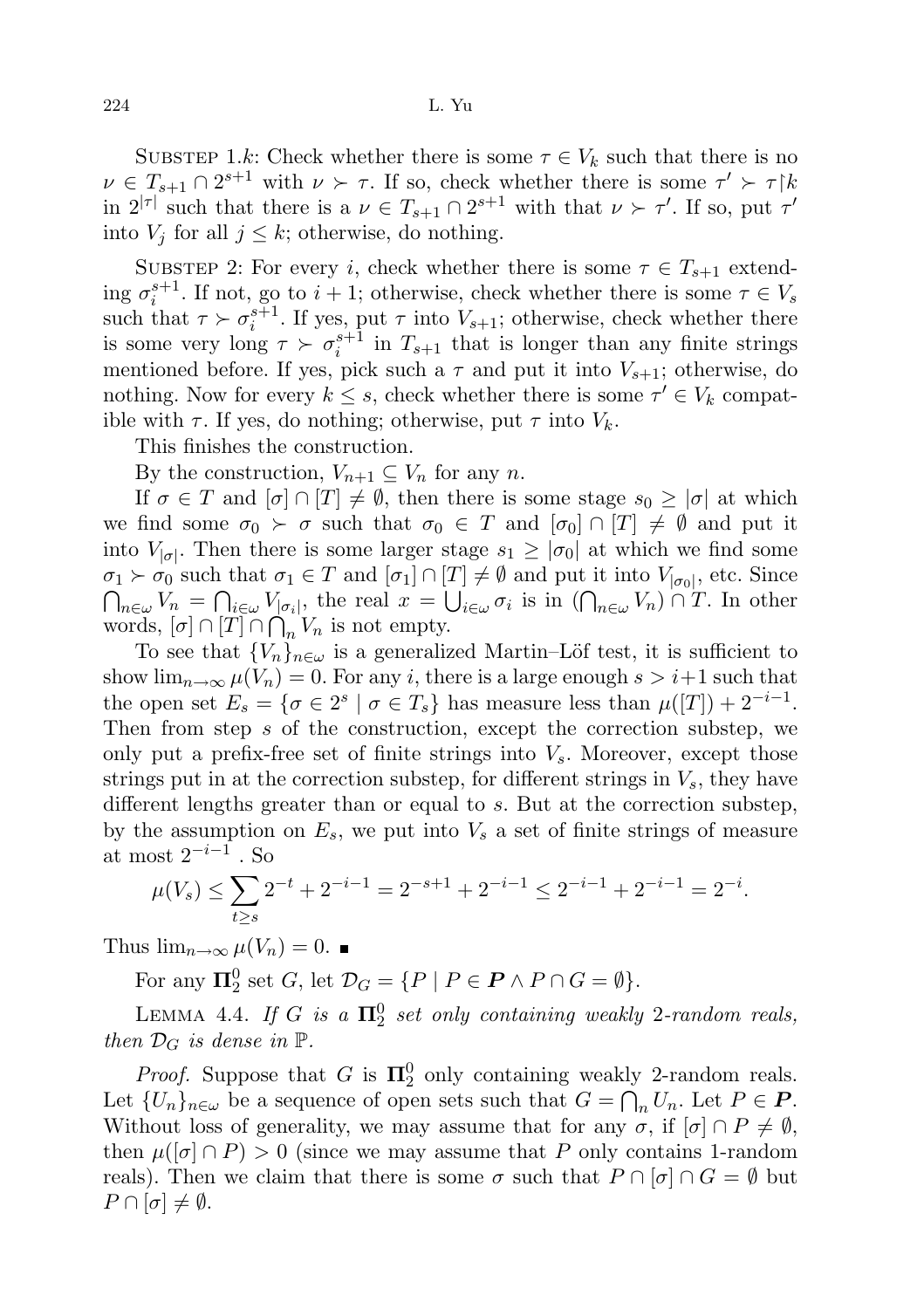Suppose not. By Lemma [4.3,](#page-4-0) there is a generalized Martin–Löf test  ${V_n}_{n \in \omega}$  such that for any  $\sigma$ , if  $[\sigma] \cap P$  is not empty, then  $[\sigma] \cap P \cap \bigcap_n V_n$ is not empty. Then we build a sequence of strings  $\sigma_0 \prec \sigma_1 \prec \cdots$  as follows.

Let  $\sigma_0 = \emptyset$ . Now suppose  $[\sigma_i] \cap P \neq \emptyset$ . Let  $\tau \succ \sigma_i$  with  $[\tau] \cap P \neq \emptyset$ and  $[\tau] \cap P \subseteq V_i$ . By the property of  $\{V_n\}_n$ , there exists such a  $\tau$ . Then by assumption, let  $\sigma_{i+1} \succ \tau$  be such that  $[\sigma_{i+1}] \cap P \subseteq U_i$ .

Let  $x = \bigcup_{i \in \omega} \sigma_i$ . Then  $x \in P \cap (\bigcap_{n \in \omega} U_n) \cap (\bigcap_{n \in \omega} V_n)$ . Since  $x \in$  $\bigcap_{n\in\omega}V_n$ , x is not weakly 2-random, which contradicts the fact that G only contains weakly 2-random reals.

So there is some  $\sigma$  such that  $P \cap [\sigma] \cap G = \emptyset$  but  $P \cap [\sigma] \neq \emptyset$ . Let  $Q = P \cap [\sigma]$ . Then  $Q \in \mathbf{P}$  and  $Q \leq P$ .

THEOREM 4.5. The collection of weakly 2-random reals is not  $\Sigma_3^0$ .

*Proof.* Suppose otherwise. Then there is a countable sequence  ${G_n}_n$  of  $\Pi^0_2$  sets such that  $\bigcup_n G_n$  contains exactly all the weakly 2-random reals. So  $G_n$  only contains weakly 2-random reals for every n. Then by Lemma [4.4,](#page-5-0) for any sufficiently generic real g over  $\mathbb{P}, g \notin G_n$  for any n. By Lemma [4.2,](#page-4-1) for any sufficiently generic real g over  $\mathbb{P}, g$  is weakly 2-random, a contradiction.

5. Schnorr randomness. In this section, we give another proof that the collection of Schnorr random reals is not  $\Sigma_3^0$ . We use a similar method to the previous section with some modifications.

DEFINITION 5.1. Define a forcing notion  $\mathbb{Q} = (Q, \leq)$  as follows:

- (1)  $Q \in \mathbf{Q}$  if and only if  $Q$  is a  $\Pi_1^0$ -class with some computable positive measure.
- (2) For  $P, Q \in \mathbf{Q}, P \leq Q$  if and only if  $P \subseteq Q$ .

For any Schnorr test  $\{U_n\}_{n\in\omega}$  with  $\mu(U_n)=2^{-n}$  for every n, set  $U=$  $\bigcap_n U_n$ . Let  $\mathcal{D}_U = \{ P \mid P \in \mathbf{Q} \land P \cap U = \emptyset \}.$ 

<span id="page-6-0"></span>LEMMA 5.2.  $\mathcal{D}_{U}$  is dense.

*Proof.* Suppose that  $\{U_n\}_{n\in\omega}$  is a Schnorr test with  $\mu(U_n) = 2^{-n}$  for every  $n, U = \bigcap_n U_n$  and  $P \in \mathbf{Q}$ . Then there is some large enough n such that  $\mu(U_n) < \mu(P)/2$ . Hence the complement  $P_0 = 2^{\omega} - U_n$  has measure  $\geq 1 - \mu(P)/2$ . So  $P_0 \cap P$  has measure  $\geq \mu(P)/2$ . We show that  $\mu(P_0 \cap P)$  is a computable real. Both  $P$  and  $P_0$  can be represented by computable trees T and  $T^0$  respectively. Since both P and  $P_0$  belong to  $Q$ , for any i we may computably find some large enough  $s_i$  such that  $\mu((\bigcup_{\sigma \in E_{s_i}} [\sigma]) - P) < 2^{-i-1}$ and  $\mu((\bigcup_{\sigma \in E_{s_i}^0} [\sigma]) - P_0) < 2^{-i-1}$  where  $E_{s_i} = \{ \sigma \in 2^{s_i} \mid \sigma \in T \}$  and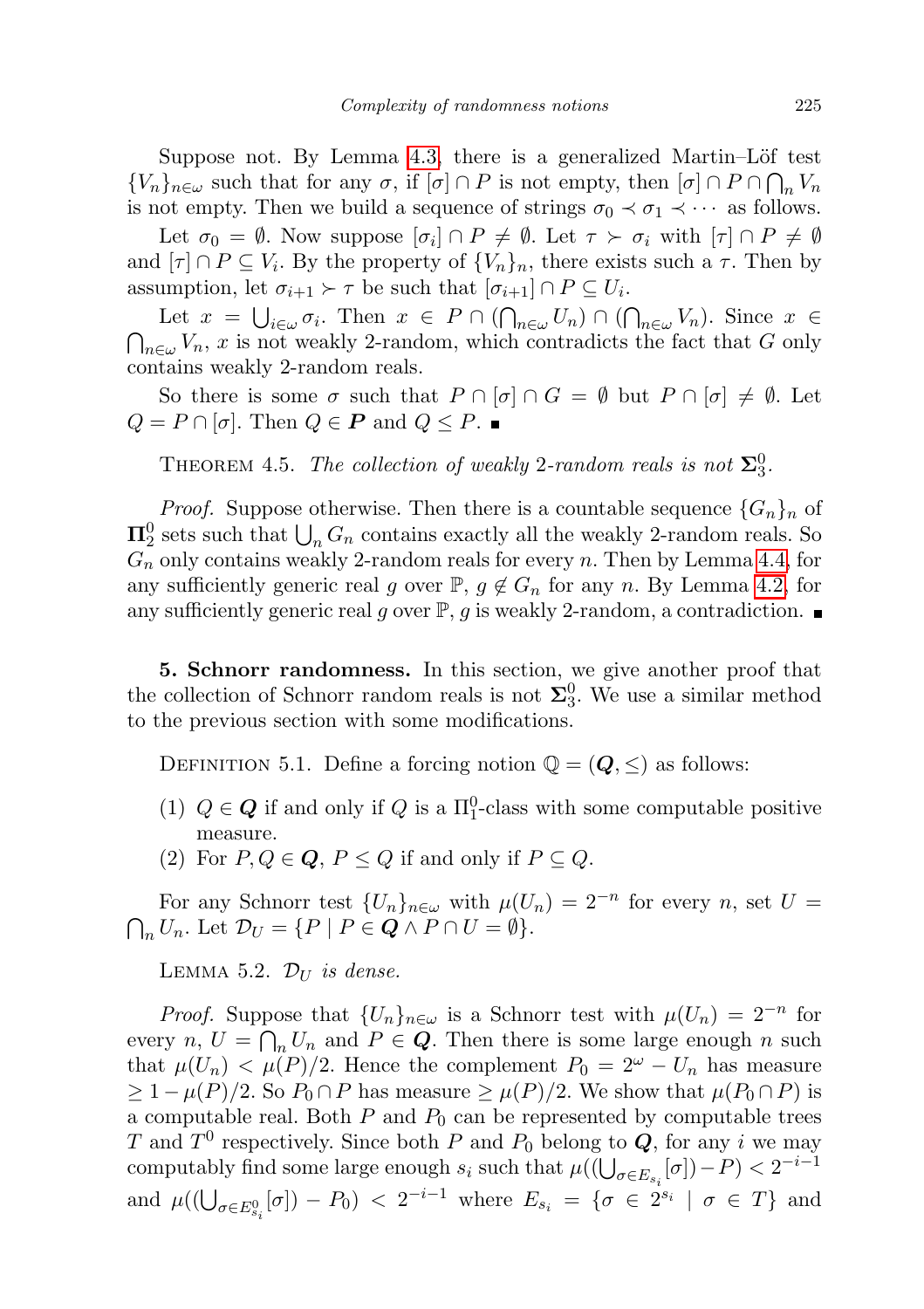226 L. Yu

$$
E_{s_i}^0 = \{ \sigma \in 2^{s_i} \mid \sigma \in T^0 \}. \text{ Then}
$$
  
\n
$$
\mu \Big( \Big( \bigcup_{\sigma \in E_{s_i} \cap E_{s_i}^0} [\sigma] \Big) - (P \cap P_0) \Big) = \mu \Big( \Big( \Big( \bigcup_{\sigma \in E_{s_i} \cap E_{s_i}^0} [\sigma] \Big) - P \Big) \cup \Big( \Big( \bigcup_{\sigma \in E_{s_i} \cap E_{s_i}^0} [\sigma] \Big) - P_0 \Big) \Big)
$$
  
\n
$$
\leq \mu \Big( \Big( \bigcup_{\sigma \in E_{s_i} \cap E_{s_i}^0} [\sigma] \Big) - P \Big) + \mu \Big( \Big( \bigcup_{\sigma \in E_{s_i} \cap E_{s_i}^0} [\sigma] \Big) - P_0 \Big) \leq 2^{-i-1} + 2^{-i-1} = 2^{-i}.
$$

So

$$
\mu\Big(\bigcup_{\sigma\in E_{s_i}\cap E_{s_i}^0} [\sigma]\Big)-2^{-i}\leq \mu(P\cap P_0)\leq \mu\Big(\bigcup_{\sigma\in E_{s_i}\cap E_{s_i}^0} [\sigma]\Big).
$$

Thus  $\mu(P \cap P_0)$  is computable. In other words,  $P \cap P_0 \in \mathbb{Q}$ .

Now we want to mimic the proof of Lemma [4.4.](#page-5-0) But there is a problem: in that proof we can ensure that, for any condition  $P \in \mathbf{P}$ ,  $\mu([\sigma] \cap P) > 0$ whenever  $\lbrack \sigma \rbrack \cap P$  is not empty. The reason is that we can ensure that P only contains 1-random reals. But every condition  $Q \in \mathbf{Q}$  contains a computable real. So we have to be more careful.

<span id="page-7-0"></span>LEMMA 5.3. For ever computable tree T for which  $\mu(|T|) > 0$  is computable, there is a Schnorr test  $\{V_n\}_{n\in\omega}$  such that for any  $\sigma$ , if  $\mu([\sigma] \cap [T])$  $> 0$ , then  $\mu([\sigma] \cap [T] \cap V_n) > 0$  for each n.

*Proof.* Suppose that T is a computable tree such that  $\mu(|T|) > 0$  is computable. Then there is a computable function  $f : \omega \to \omega$  such that for every  $s, |E_{f(s)}|/2^{f(s)} - \mu(T) < 2^{-s}$  where  $E_t = \{\sigma \in 2^t \mid \sigma \in T\}$ . Fix a computable enumeration  $\{\sigma_i\}_{i\in\omega}$  of  $2^{<\omega}$  and an enumeration  $\{\sigma_i^{s+1}\}_{i\leq 2^{s+1}}$ of  $2^{s+1}$  for each s. We define  $U_0 = \bigcup_s U_0[s]$  as follows:

At step 0, do nothing.

At step  $s + 1$ , select the least index i such that

- (1) There is no  $\tau \succeq \sigma_i$  belonging to  $U_0[s]$ .
- (2)  $|[\sigma_i] \cap E_{f(s)}| > 2^{f(s)-s+1}.$

Then pick any  $2^{f(s)-s+1}$  finite strings in  $[\sigma_i] \cap E_{f(s)}$  and put them into  $U_0[s+1]$ .

Then by the definition of  $f, U_0[s+1] \cap [\sigma_i] \cap [T] \neq \emptyset$ . Obviously at any stage  $s+1$ ,  $\mu(U_0[s+1]-U_0[s]) < 2^{-s+2}$ . So  $\mu(U_0)$  is computable. Moreover, for any  $\sigma$ , if  $\mu([\sigma] \cap [T]) > 0$ , then  $\mu([\sigma] \cap [T] \cap U_0) > 0$ . If not, pick the least index *i* such that  $\mu([\sigma_i] \cap [T]) > 0$  but  $\mu([\sigma] \cap [T] \cap U_0) = 0$ . Then there is a large enough stage  $s_0$  such that for each  $j < i$ , if  $\mu([\sigma_j] \cap [T]) > 0$ , then  $\mu([\sigma_j] \cap [T] \cap U_0[s_0]) > 0$ . Suppose that  $\mu([\sigma_i] \cap [T]) > 2^{-k}$ ; then at any stage  $t > s_0 + k$ ,  $|[\sigma_i] \cap E_{f(t)}| > 2^{f(t)-k} > 2^{f(t)-t+1}$ . Then we pick any  $2^{f(t)-t+1}$  finite strings in  $[\sigma_i] \cap E_{f(t)}$  and put them into  $U_0[t]$ . Then  $\mu([\sigma_i] \cap [T] \cap U_0[t]) > 2^{-t}$ , a contradiction.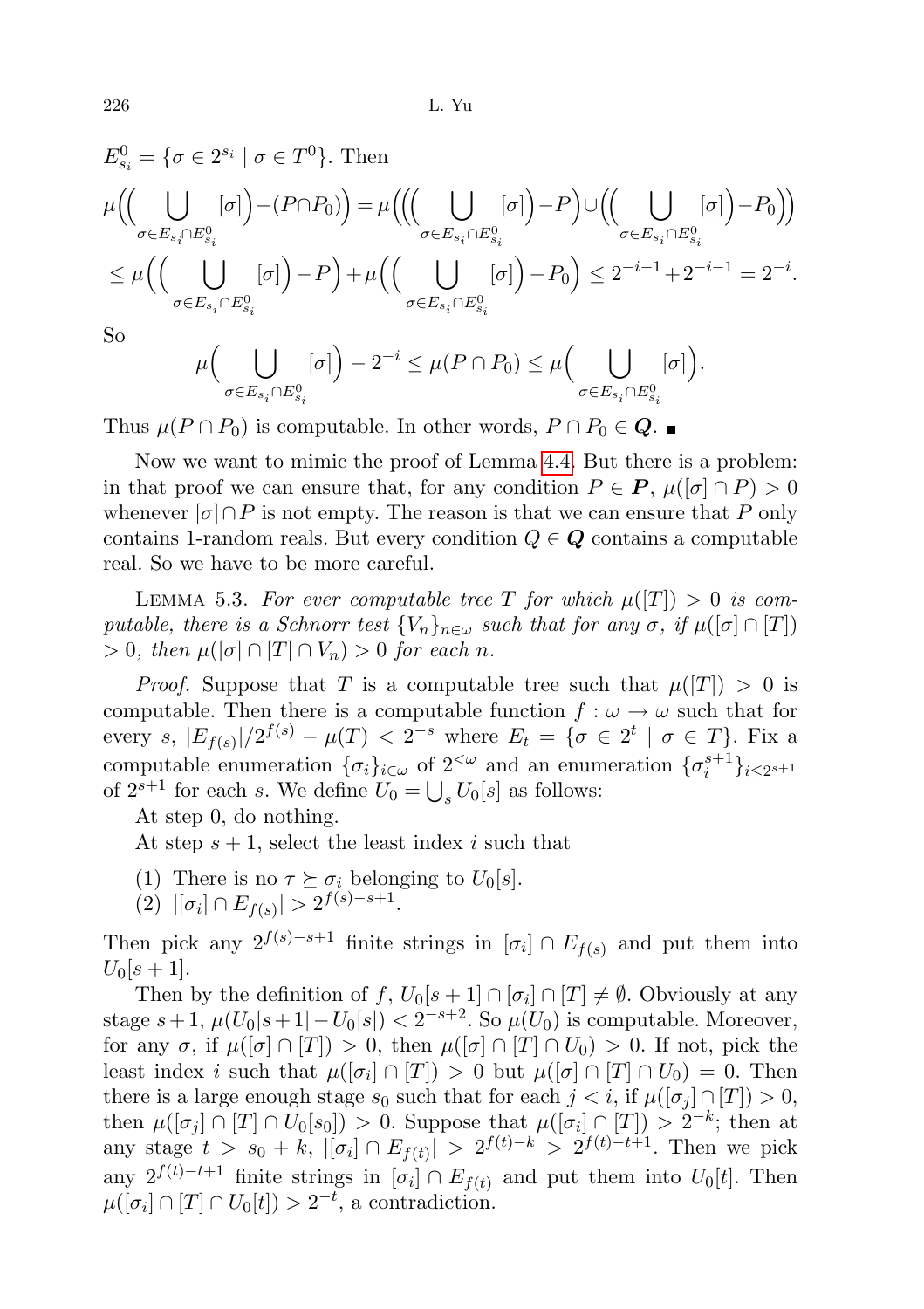Generally, for each *n*, we define  $U_n = \bigcup_s U_n[s]$  as follows: At step 0, do nothing.

At step  $s + 1$ , select the least index i such that

- (1) There is no  $\tau \succeq \sigma_i$  belonging to  $U_0[s]$ .
- (2)  $|[\sigma_i] \cap E_{f(s+n)}| > 2^{f(s+n)-s-n+1}.$

Then pick any  $2^{f(s+n)-s-n+1}$  finite strings in  $[\sigma_i] \cap E_{f(s+n)}$  and put them into  $U_n[s+1]$ .

By the same argument as above, for every s,  $\mu(U_n[s + 1] - U_n[s])$  <  $2^{-s-n+2}$ . So for any  $n, \mu(U_n) < 2^{-n+3}$  is computable. Moreover, for any  $\sigma$ , if  $\mu([\sigma] \cap [T]) > 0$ , then  $\mu([\sigma] \cap [T] \cap U_n) > 0$ .

Now define  $V_n = \bigcup_{m \geq n} U_m$ . Hence  $\mu(V_n) < 2^{-n+4}$  for each n. Hence by an easy calculation,  $\{\mu(V_n)\}_{n\in\omega}$  is uniformly computable. Thus  $\{V_n\}_{n\in\omega}$  is a Schnorr test. By the property of  $\{U_n\}_{n\in\omega}$ , for any  $\sigma$  and  $n$ , if  $\mu([\sigma]\cap[T]) > 0$ , then  $\mu([\sigma] \cap [T] \cap V_n) > 0$ .

For any  $\Pi_2^0$  set G, let  $\mathcal{D}_G = \{ P \mid P \in \mathbf{Q} \land P \cap G = \emptyset \}.$ 

<span id="page-8-0"></span>LEMMA 5.4. If G is a  $\Pi^0_2$  set only containing Schnorr random reals, then  $\mathcal{D}_G$  is dense in  $\mathbb{Q}$ .

*Proof.* Suppose that G is  $\Pi_2^0$  only containing Schnorr random reals. Let  ${U_n}_{n \in \omega}$  be a sequence of open sets such that  $G = \bigcap_n U_n$ . Let  $P \in \mathbf{Q}$ . We claim that there is some  $\sigma$  such that  $P \cap [\sigma] \cap G = \emptyset$  but  $\mu(P \cap [\sigma]) > 0$ .

Suppose not. By Lemma [5.3,](#page-7-0) there is a Schnorr test  ${V_n}_{n \in \omega}$  such that for any  $\sigma$ , if  $\mu([\sigma] \cap P) > 0$ , then  $\mu([\sigma] \cap P \cap V_n) > 0$  for each n. Then we build a sequence of strings  $\sigma_0 \prec \sigma_1 \prec \cdots$  as follows.

Let  $\sigma_0 = \emptyset$ . Now suppose  $\mu([\sigma_i] \cap P) > 0$ . Let  $\tau \succ \sigma_i$  be such that  $\mu([\tau] \cap P) > 0$  and  $[\tau] \cap P \subseteq V_i$ . By the property of  $\{V_n\}_n$ , there exists such a  $\tau$ . Then by assumption, let  $\sigma_{i+1} \succ \tau$  be such that  $[\sigma_{i+1}] \cap P \cap G \neq \emptyset$ . Since G only contains Schnorr random reals,  $\mu([\sigma_{i+1}] \cap P \cap U_i) > 0$ . Then we may assume that  $[\sigma_{i+1}] \cap P \subseteq U_i$  and  $\mu([\sigma_{i+1} \cap P]) > 0$ .

Let  $x = \bigcup_{i \in \omega} \sigma_i$ . Then  $x \in P \cap (\bigcap_{n \in \omega} U_n) \cap (\bigcap_{n \in \omega} V_n)$ . Since  $x \in$  $\bigcap_{n\in\omega}V_n$ , x is not Schnorr random, which contradicts the assumption that G only contains Schnorr random reals.

So there is some  $\sigma$  such that  $P \cap [\sigma] \cap G = \emptyset$  but  $\mu(P \cap [\sigma]) > 0$ . Let  $Q = P \cap [\sigma]$ . Then  $Q \in \mathbf{Q}$  and  $Q \leq P$ .

THEOREM 5.5 (Hitchcock, Lutz and Terwijn [\[5\]](#page-11-0)). The collection of Schnorr random reals is not  $\Sigma_3^0$ .

*Proof.* Suppose otherwise. Then there is a countable sequence  $\{G_n\}_n$  of  $\Pi_2^0$  sets such that  $\bigcup_n G_n$  contains exactly the Schnorr random reals. Then by Lemmas [5.2](#page-6-0) and [5.4,](#page-8-0) for any sufficiently generic real g over  $\mathbb{Q}, g$  is Schnorr random but  $g \notin G_n$  for any n, a contradiction.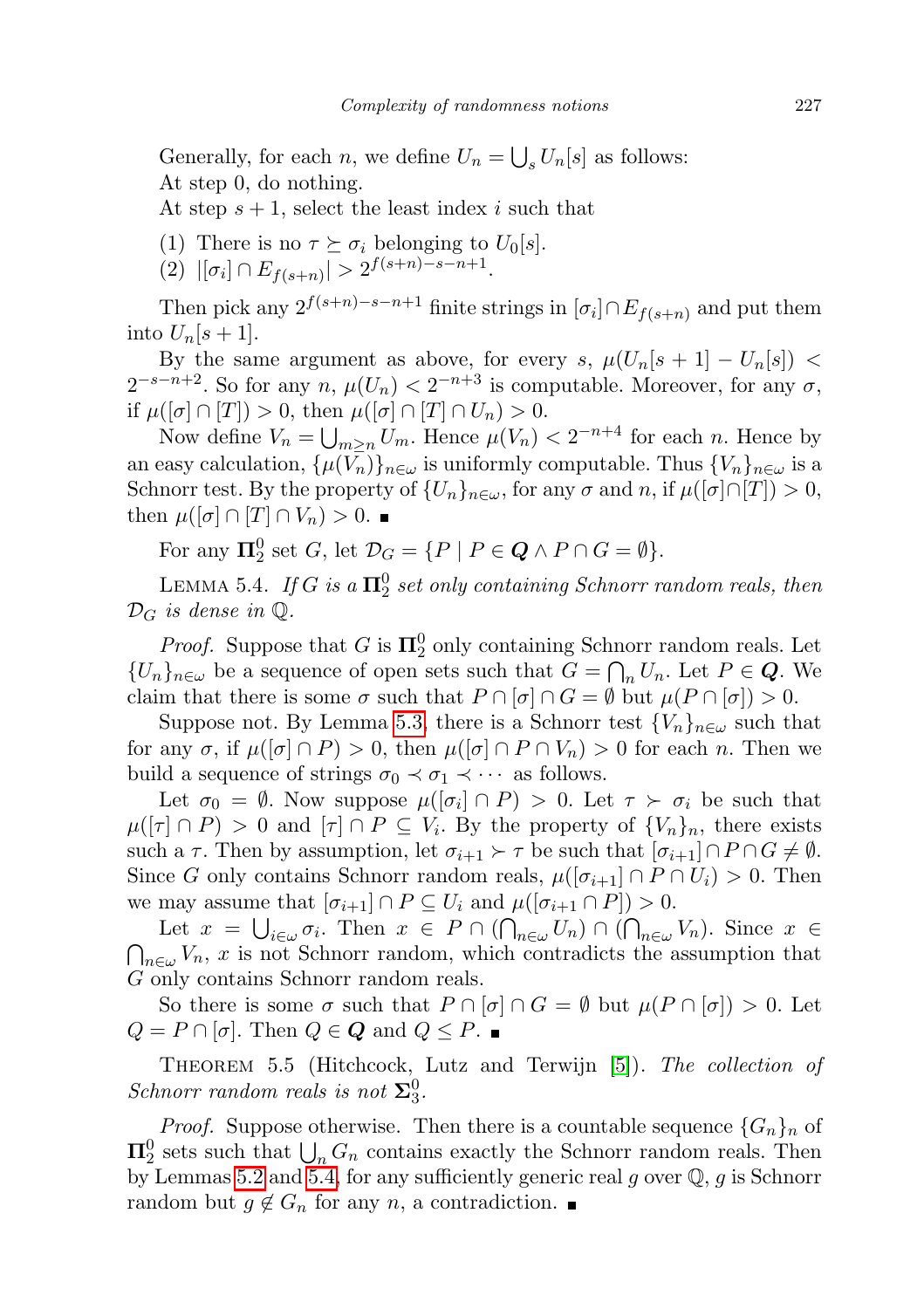We want to point out that the forcing Q does not produce a 1-random real. To see this, fix a universal Martin–Löf test  $\{U_n\}_{n\in\omega}$ . For each n, let  $\mathcal{D}_n = \{P \in \mathbb{Q} \mid P \subseteq U_n\}.$ 

COROLLARY 5.6. For each  $n, \mathcal{D}_n$  is dense.

*Proof.* Let  $P \in \mathbf{Q}$  and  $G = 2^{\omega} - U_n$ . Then G is a  $\Pi_1^0$  class only contain-ing 1-random reals. Then by Lemma [5.4,](#page-8-0) there is some  $Q \leq P$  such that  $Q \in \mathcal{D}_n$ .

So if g is sufficiently generic over  $\mathbb Q$ , then g is Schnorr random but not 1-random.

**6.**  $\Delta_1^1$ -randomness. In this section, we prove that the collection of  $\Delta_1^1$ random reals is not  $\Sigma_3^0$ . Some basic facts in higher randomness theory can be found in [\[13\]](#page-12-4), [\[6\]](#page-12-5) and [\[2\]](#page-11-1).

DEFINITION 6.1. Define a forcing notion  $\mathbb{D} = (\mathbf{D}, \leq)$  as follows:

- (1)  $P \in D$  if and only if P is a  $\Delta_1^1$ , closed set of reals with positive measure.
- (2) For  $P, Q \in \mathbf{D}, P \leq Q$  if and only if  $P \subseteq Q$ .

For any  $\Delta_1^1$ -sequence of  $\Delta_1^1$ -open sets  $\{U_n\}_{n\in\omega}$  with  $\lim_{n\to\infty}\mu(U_n)=0$ , set  $U = \bigcap_n U_n$ . Let  $\mathcal{D}_U = \{ P \mid P \in \mathbf{D} \wedge P \cap U = \emptyset \}.$ 

LEMMA 6.2.  $\mathcal{D}_{U}$  is dense.

*Proof.* Suppose that  $\{U_n\}_{n\in\omega}$  is a  $\Delta_1^1$ -sequence of  $\Delta_1^1$ -open sets with  $\lim_{n\to\infty}\mu(U_n) = 0, U = \bigcap_n U_n$  and  $P \in \mathcal{D}$ . Then there is some large enough n such that  $\mu(U_n) < \mu(P)/2$ . Hence the complement  $P_0 = 2^{\omega} - U_n$ has measure  $\geq 1 - \mu(P)/2$ . So  $P_0 \cap P$  is a  $\Delta_1^1$ , closed set and has measure  $\geq \mu(P)/2$ . Thus  $P \cap P_0 \in \mathbf{D}$ . ■

For any  $\Pi_2^0$  set G, let  $\mathcal{D}_G = \{ P \mid P \in \mathbf{D} \land P \cap G = \emptyset \}.$ 

LEMMA 6.3. If G is a  $\Pi^0_2$  set only containing  $\Delta^1_1$ -random reals, then  $\mathcal{D}_G$ is dense in D.

*Proof.* Suppose that G is  $\Pi_2^0$  only containing  $\Delta_1^1$ -random reals. Let  ${U_n}_{n \in \omega}$  be a sequence of open sets such that  $G = \bigcap_n U_n$ . Let  $P \in \mathcal{D}$ . Then there is a hyperarithmetic real x such that P is  $\Pi_1^0(x)$ . Without loss of generality, we may assume that for any  $\sigma$ , if  $[\sigma] \cap P \neq \emptyset$ , then  $\mu([\sigma] \cap P) > 0$ (since we may assume that  $P$  only contains 1-x-random reals). We claim that there is some  $\sigma$  such that  $P \cap [\sigma] \cap G = \emptyset$  but  $P \cap [\sigma] \neq \emptyset$ .

Suppose not. By Lemma [4.3](#page-4-0) relativized to  $x$ , there is a generalized x-Martin–Löf test  ${V_n}_{n \in \omega}$  such that for any  $\sigma$ , if  $[\sigma] \cap P$  is not empty, then  $[\sigma] \cap P \cap \bigcap_n V_n$  is not empty. Then we build a sequence of strings  $\sigma_0 \prec \sigma_1 \prec \cdots$  as follows.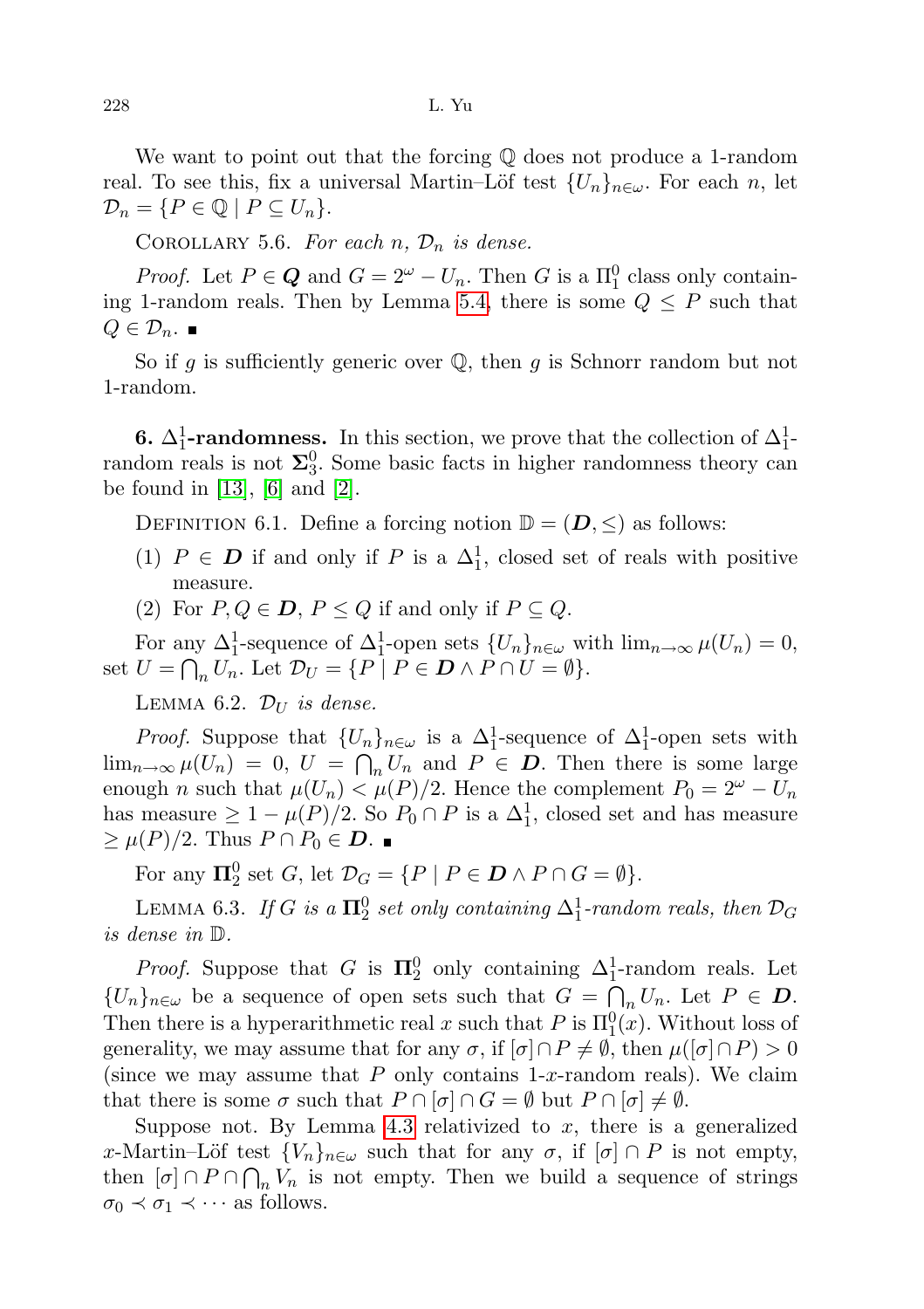Let  $\sigma_0 = \emptyset$ . Now suppose  $[\sigma_i] \cap P \neq \emptyset$ . Let  $\tau \succ \sigma_i$  be such that  $[\tau] \cap P \neq \emptyset$ and  $[\tau] \cap P \subseteq V_i$ . By the property of  $\{V_n\}_n$ , there exists such a  $\tau$ . Then by assumption, pick  $\sigma_{i+1} \succ \tau$  such that  $[\sigma_{i+1}] \cap P \subseteq U_i$ .

Let  $z = \bigcup_{i \in \omega} \sigma_i$ . Then  $z \in P \cap (\bigcap_{n \in \omega} U_n) \cap (\bigcap_{n \in \omega} V_n)$ . Since  $z \in \bigcap_{n \in \omega} V_n$ , z is not weakly 2-x-random. But x is hyperarithmetic, so z is not  $\Delta_1^1$ -random, which contradicts the assumption that G only contains  $\Delta_1^1$ -random reals.

So there is some  $\sigma$  such that  $P \cap [\sigma] \cap G = \emptyset$  but  $P \cap [\sigma] \neq \emptyset$ . Let  $Q = P \cap [\sigma]$ . Then  $Q \in \mathcal{D}$  and  $Q \leq P$ .

By the same proof as in the previous sections, we have the following result.

<span id="page-10-0"></span>PROPOSITION 6.4. The collection of  $\Delta_1^1$ -random reals is not  $\Sigma_3^0$ .

We give an application of Proposition [6.4.](#page-10-0)

It is difficult to separate  $\Pi_1^1$ -Martin–Löf randomness from  $\Delta_1^1$ -randomness. The proof in [\[2\]](#page-11-1) is rather involved and only sketched. Now we may apply the previous results to give a simpler proof (and even a stronger result).

Since the collection of  $\Pi_1^1$ -Martin–Löf random reals is  $\Sigma_3^0$ , an immediate consequence of Proposition [6.4](#page-10-0) is:

COROLLARY 6.5 (Chong, Nies and Yu [\[2\]](#page-11-1)). There is a  $\Delta_1^1$ -random real z which is not  $\Pi_1^1$ -Martin–Löf random.

By analyzing the proof of Proposition [6.4,](#page-10-0) we can obtain a characterization of where these notions differ.

THEOREM 6.6. For each  $x \geq_h \mathcal{O}$ , there is a  $\Delta_1^1$ -random real  $z \equiv_h x$ which is not  $\Pi_1^1$ -Martin–Löf random.

*Proof.* The collection of  $\Pi_1^1$ -Martin–Löf random reals is a  $\Sigma_2^0(\mathscr{O})$ -set. Moreover, there is an  $\mathscr O$ -computable enumeration of the conditions in  $D$  (see Sacks [\[13\]](#page-12-4)). Then hyperarithmetically in  $\mathcal{O}$ , by a finite extension argument, it is not difficult to construct a  $\Delta_1^1(\mathscr{O})$ -perfect tree T such that every infinite path in T is  $\Delta_1^1$ -random but not  $\Pi_1^1$ -Martin–Löf random. By Theorem [2.2,](#page-2-1) every real  $x \in [T]$  is hyperarithmetically above  $\mathscr O$ . So for each  $x \geq_h \mathscr O$ , there is a  $\Delta_1^1$ -random real  $z \equiv_h x$  which is not  $\Pi_1^1$ -Martin–Löf random.

We want to make an observation here. In [\[13\]](#page-12-4), Sacks does not use a forcing argument to study measure theoretic uniformity. Instead, he uses a model  $\mathscr{M}(\omega_1^{\text{CK}},x)$ . The advantage of his method is to show that  $\mathscr{M}(\omega_1^{\text{CK}},x)$ satisfies  $\Delta_1^1$ -CA (and so  $\omega_1^x = \omega_1^{\text{CK}}$ ) for almost all reals x. Now the reason that a forcing argument is avoided seems clear since the forcing notion with  $\Delta_1^1$  sets with positive measures does not produce a generic real x with  $\omega_1^x = \omega_1^{\text{CK}}.$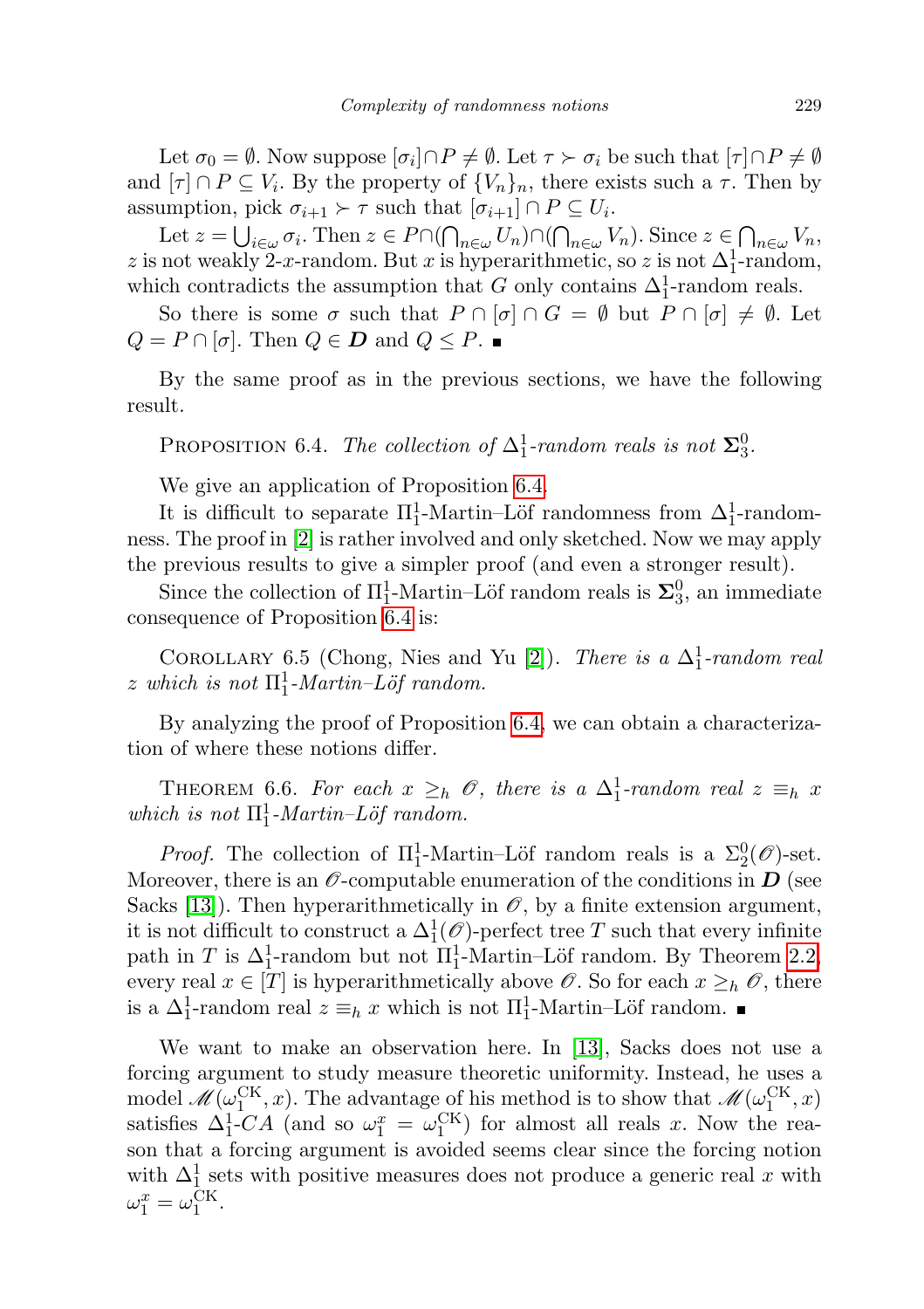7. Some remarks. We do not know the exact complexity of the collection of  $\Pi_1^1$ -random reals. We conjecture that it cannot be  $\Sigma^0_{\leq \omega_1^{\text{CK}}}$  $(=\bigcup_{\alpha<\omega_1^{\text{CK}}}\Sigma^0_{\alpha}).$ 

For any cardinal  $\kappa$  and number n, we use  $\kappa \text{-} \Sigma_{n+1}^0$  to denote the class of sets which can be a union of less than  $\kappa$ -many  $\prod_{n=0}^{n}$ -sets. For example,  $\aleph_1$ - $\Sigma_{n+1}^0$  is exactly the same as  $\Sigma_{n+1}^0$ . We can also define  $\kappa$ - $\Pi_{n+1}^0$  in a similar way. Then the following is true.

<span id="page-11-5"></span>THEOREM 7.1. Assume  $ZFC + Martin's axiom$ . Then:

- (1) The collection of Kurtz random reals is not  $2^{\aleph_0}$ - $\Sigma_2^0$ .
- (2) The collection of Schnorr random reals is not  $2^{\aleph_0}$ - $\Sigma_3^0$ .
- (3) The collection of 1-random reals is not  $2^{\aleph_0}$ - $\Pi_2^0$ .
- (4) The collection of weakly 2-random reals is not  $2^{\aleph_0}$ - $\Sigma_3^0$ .
- (5) The collection of  $\Delta_1^1$ -random reals is not  $2^{\aleph_0}$ - $\Sigma_3^0$ .

Proof. All the negative results in the previous sections were proved by c.c.c. forcings except (1) and (3). But it is a theorem under  $ZFC + \text{Martin's}$ axiom that any set which is a union of less than  $2^{\aleph_0}$ -many meager sets is meager (see [\[7\]](#page-12-7)). So under  $ZFC + \text{Martin's axiom}, (1)–(5)$  are all true.

We do not know whether the conclusions of Theorem [7.1](#page-11-5) can be proved under  $ZFC$ . We do not know either whether the following is known.

QUESTION 7.2. Is it consistent with  $ZFC + \neg CH$  that every  $\mathbf{\Pi}^1_1$  set is a union of  $\aleph_1$ -many closed sets?

Acknowledgments. The author is partially supported by NSF of China No. 11071114, China-US (NSFC-NSF) collaboration grants and a Project Funded by the Priority Academic Program Development of Jiangsu Higher Education Institutions. We thank Lemmp, Miller and Ng for helpful discussions and the University of Wisconsin-Madison for its hospitality.

## References

- <span id="page-11-4"></span>[1] G. Barmpalias, J. Miller, and A. Nies, Randomness notions and partial relativization, Israel J. Math., to appear.
- <span id="page-11-1"></span>[2] C. T. Chong, A. Nies, and L. Yu, Lowness of higher randomness notions, ibid. 66 (2008), 39–60.
- <span id="page-11-3"></span>[3] R. G. Downey and D. R. Hirschfeldt, Algorithmic Randomness and Complexity, Theory and Applications of Computability, Springer, New York, 2010.
- <span id="page-11-2"></span>[\[4\]](http://dx.doi.org/10.2178/jsl/1154698590) R. Downey, A. Nies, R. Weber, and L. Yu, Lowness and  $\Pi_2^0$  nullsets, J. Symbolic Logic 71 (2006), 1044–1052.
- <span id="page-11-0"></span>[5] J. M. Hitchcock, J. H. Lutz, and S. A. Terwijn, The arithmetical complexity of dimension and randomness, ACM Trans. Comput. Logic 8 (2007), no. 2, art. 13, 22 pp.